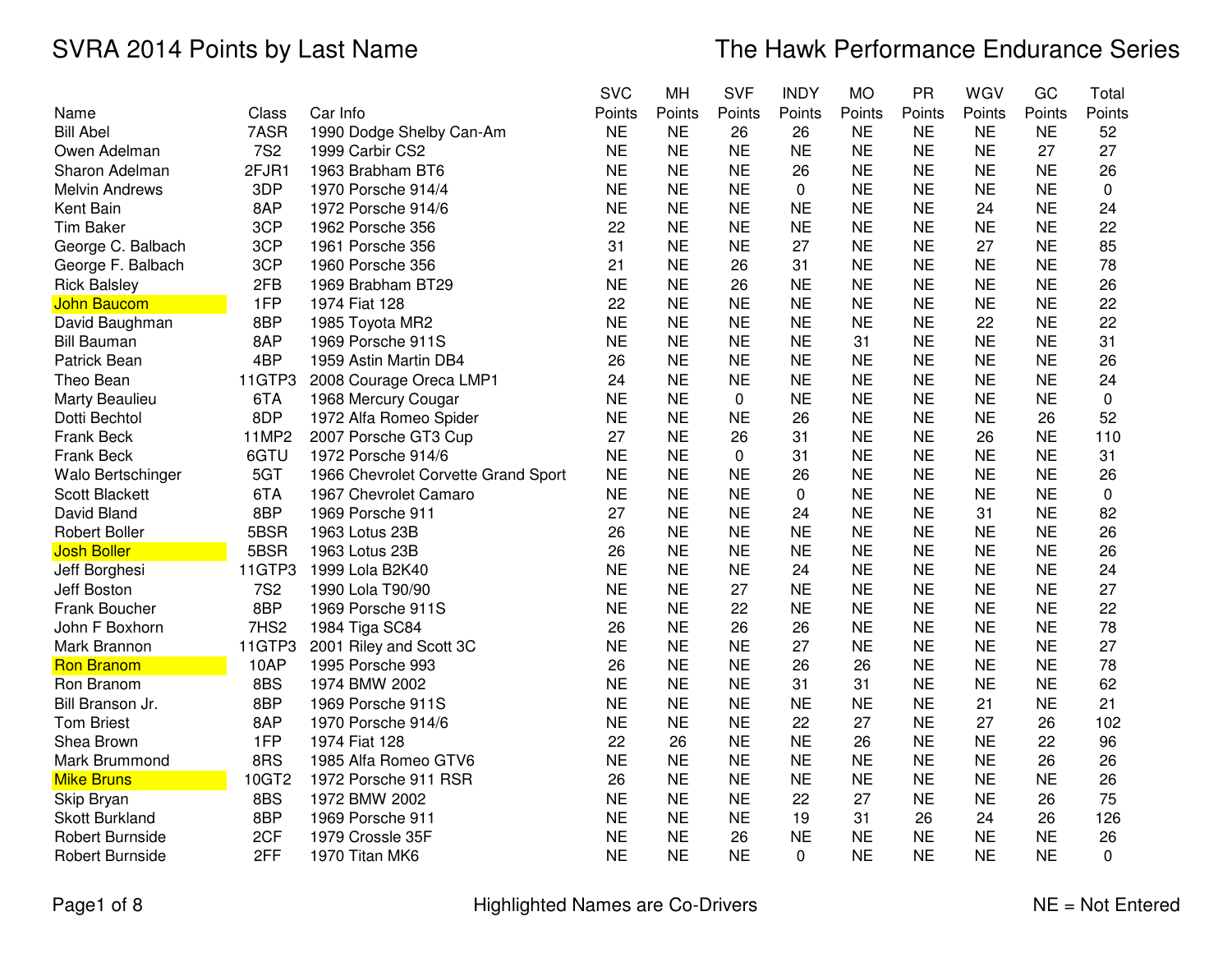|                         |                  |                           | <b>SVC</b> | MH        | <b>SVF</b> | <b>INDY</b> | <b>MO</b> | PR        | WGV       | GC        | Total       |
|-------------------------|------------------|---------------------------|------------|-----------|------------|-------------|-----------|-----------|-----------|-----------|-------------|
| Name                    | Class            | Car Info                  | Points     | Points    | Points     | Points      | Points    | Points    | Points    | Points    | Points      |
| <b>Wes Burton</b>       | 11TA2            | 2000 Ford Mustang Cobra   | <b>NE</b>  | <b>NE</b> | <b>NE</b>  | <b>NE</b>   | 5         | <b>NE</b> | <b>NE</b> | 22        | 27          |
| <b>Wes Burton</b>       | 6MP              | 1995 Ford Mustang Cobra   | <b>NE</b>  | <b>NE</b> | <b>NE</b>  | <b>NE</b>   | 5         | <b>NE</b> | <b>NE</b> | <b>NE</b> | 5           |
| George Calfo            | 8BP              | 1970 Porsche 911S         | 21         | <b>NE</b> | <b>NE</b>  | 20          | <b>NE</b> | <b>NE</b> | <b>NE</b> | <b>NE</b> | 41          |
| <b>Richard Carlino</b>  | 7BSR             | 1977 Chevron B36          | 26         | <b>NE</b> | <b>NE</b>  | <b>NE</b>   | <b>NE</b> | <b>NE</b> | <b>NE</b> | <b>NE</b> | 26          |
| Nicolas Clemence        | 8CP              | 1967 Porsche 911S         | <b>NE</b>  | <b>NE</b> | <b>NE</b>  | 31          | <b>NE</b> | <b>NE</b> | 22        | <b>NE</b> | 53          |
| John Cloud              | 6MP              | 1998 Ford Mustang Cobra   | <b>NE</b>  | <b>NE</b> | <b>NE</b>  | 26          | 5         | <b>NE</b> | <b>NE</b> | 26        | 57          |
| <b>John Cloud</b>       | 11TA2            | 1995 Rousch Mustang       | 26         | <b>NE</b> | <b>NE</b>  | <b>NE</b>   | 24        | <b>NE</b> | <b>NE</b> | <b>NE</b> | 50          |
| Debbie Cloud            | 11TA2            | 2000 Ford Mustang Cobra   | <b>NE</b>  | <b>NE</b> | <b>NE</b>  | 5           | 5         | <b>NE</b> | <b>NE</b> | 22        | 32          |
| Debbie Cloud            | 6MP              | 1995 Ford Mustang Cobra   | 26         | <b>NE</b> | <b>NE</b>  | <b>NE</b>   | 5         | <b>NE</b> | <b>NE</b> | <b>NE</b> | 31          |
| Debbie Cloud            | 10SC3            | 2006 Ford Fusion SC       | 26         | <b>NE</b> | <b>NE</b>  | <b>NE</b>   | <b>NE</b> | <b>NE</b> | <b>NE</b> | <b>NE</b> | 26          |
| <b>John Cloud</b>       | 6MP              | 1995 Ford Mustang Cobra   | 26         | <b>NE</b> | <b>NE</b>  | <b>NE</b>   | <b>NE</b> | <b>NE</b> | <b>NE</b> | <b>NE</b> | 26          |
| <b>Richard Cloutier</b> | 6GT <sub>2</sub> | 1965 Ford Mustang         | <b>NE</b>  | <b>NE</b> | <b>NE</b>  | 26          | <b>NE</b> | <b>NE</b> | 26        | <b>NE</b> | 52          |
| <b>Kelly Collins</b>    | 11MP1            | 1997 Porsche 993 EVO GT2  | 27         | <b>NE</b> | <b>NE</b>  | <b>NE</b>   | <b>NE</b> | <b>NE</b> | <b>NE</b> | <b>NE</b> | 27          |
| <b>Kelly Collins</b>    | 11GTP1           | 1986 Porsche 962          | $\Omega$   | <b>NE</b> | <b>NE</b>  | <b>NE</b>   | <b>NE</b> | <b>NE</b> | <b>NE</b> | <b>NE</b> | 0           |
| <b>Mark Coombs</b>      | <b>7S2</b>       | 1990 Lola T90/90          | <b>NE</b>  | <b>NE</b> | 5          | <b>NE</b>   | <b>NE</b> | <b>NE</b> | <b>NE</b> | 18        | 23          |
| Harry Covington         | 10GT2            | 1997 Porsche RSR          | <b>NE</b>  | <b>NE</b> | <b>NE</b>  | 24          | 0         | <b>NE</b> | <b>NE</b> | <b>NE</b> | 24          |
| <b>Adam Covington</b>   | 10GT2            | 1997 Porsche RSR          | <b>NE</b>  | <b>NE</b> | <b>NE</b>  | 24          | 0         | <b>NE</b> | <b>NE</b> | <b>NE</b> | 24          |
| James Cullen            | 8BP              | 1972 Porsche 914/6        | 22         | <b>NE</b> | <b>NE</b>  | 21          | <b>NE</b> | <b>NE</b> | 27        | <b>NE</b> | 70          |
| <b>James Cullen</b>     | 11MP2            | 2007 Porsche GT3 Cup      | <b>NE</b>  | <b>NE</b> | <b>NE</b>  | 31          | <b>NE</b> | <b>NE</b> | 26        | <b>NE</b> | 57          |
| John Daniels Jr.        | 8CP              | 1965 Sunbeam Tiger        | <b>NE</b>  | <b>NE</b> | <b>NE</b>  | <b>NE</b>   | <b>NE</b> | <b>NE</b> | 24        | <b>NE</b> | 24          |
| Rob Davenport           | 8BS              | 1972 Alfa Romeo GTV       | <b>NE</b>  | <b>NE</b> | <b>NE</b>  | 5           | <b>NE</b> | <b>NE</b> | <b>NE</b> | <b>NE</b> | 5           |
| Michael Defenbau        | 6GTO             | 1973 Porsche 911 RSR      | 26         | <b>NE</b> | <b>NE</b>  | 26          | <b>NE</b> | <b>NE</b> | <b>NE</b> | <b>NE</b> | 52          |
| John Deford             | 8BP              | 1973 Porsche 914/6        | 31         | <b>NE</b> | <b>NE</b>  | <b>NE</b>   | <b>NE</b> | <b>NE</b> | <b>NE</b> | <b>NE</b> | 31          |
| Leigh Derby             | 3EP              | 1968 Triumph Spitfire     | <b>NE</b>  | <b>NE</b> | <b>NE</b>  | <b>NE</b>   | <b>NE</b> | <b>NE</b> | <b>NE</b> | 27        | 27          |
| <b>Quinn Derby</b>      | 3EP              | 1968 Triumph Spitfire     | <b>NE</b>  | <b>NE</b> | <b>NE</b>  | <b>NE</b>   | <b>NE</b> | <b>NE</b> | <b>NE</b> | 27        | 27          |
| John DeSantis           | 6AS              | 1965 Ford Mustang         | <b>NE</b>  | <b>NE</b> | <b>NE</b>  | <b>NE</b>   | <b>NE</b> | <b>NE</b> | 26        | <b>NE</b> | 26          |
| James Dolan             | 6BP              | 1966 Ford Mustang GT350   | <b>NE</b>  | <b>NE</b> | <b>NE</b>  | 31          | <b>NE</b> | <b>NE</b> | <b>NE</b> | 0         | 31          |
| <b>Brian Dolan</b>      | 6BP              | 1966 Ford Mustang GT350   | <b>NE</b>  | <b>NE</b> | <b>NE</b>  | 31          | <b>NE</b> | <b>NE</b> | <b>NE</b> | 0         | 31          |
| <b>Charlie Dolan</b>    | 1FP              | 1957 MG A                 | <b>NE</b>  | <b>NE</b> | <b>NE</b>  | <b>NE</b>   | <b>NE</b> | <b>NE</b> | <b>NE</b> | 26        | 26          |
| <b>Andrew Doll</b>      | 8CP              | 1970 Datsun 240Z          | <b>NE</b>  | <b>NE</b> | <b>NE</b>  | <b>NE</b>   | 31        | <b>NE</b> | <b>NE</b> | <b>NE</b> | 31          |
| <b>Bruce Domeck</b>     | 8BP              | 1985 Toyota MR2           | <b>NE</b>  | <b>NE</b> | <b>NE</b>  | <b>NE</b>   | <b>NE</b> | <b>NE</b> | 22        | <b>NE</b> | 22          |
| Michael Dube            | 10SC3            | 1999 Ford Taurus          | <b>NE</b>  | <b>NE</b> | <b>NE</b>  | <b>NE</b>   | <b>NE</b> | <b>NE</b> | 26        | <b>NE</b> | 26          |
| Keith Dunbar            | 8CP              | 1967 Lotus Elan           | <b>NE</b>  | <b>NE</b> | <b>NE</b>  | <b>NE</b>   | 0         | <b>NE</b> | 0         | <b>NE</b> | $\mathbf 0$ |
| <b>Steven Durst</b>     | 7ASR             | 2003 Mazda CSR            | <b>NE</b>  | <b>NE</b> | <b>NE</b>  | <b>NE</b>   | <b>NE</b> | <b>NE</b> | 26        | 26        | 52          |
| Michael Eberhardt       | 6GTU             | 1972 Porsche 911          | <b>NE</b>  | <b>NE</b> | <b>NE</b>  | 24          | <b>NE</b> | <b>NE</b> | <b>NE</b> | <b>NE</b> | 24          |
| <b>Travis Engen</b>     | 11GTP3           | 2005 Audi R8 LMP          | 31         | 26        | 26         | 31          | <b>NE</b> | <b>NE</b> | 22        | 26        | 162         |
| <b>Travis Engen</b>     | 5FM              | 1962 Lotus 23B            | 26         | <b>NE</b> | 26         | 27          | <b>NE</b> | <b>NE</b> | <b>NE</b> | <b>NE</b> | 79          |
| William Engle Jr.       | 3M               | 1990 SCCA Enterprises SRF | <b>NE</b>  | <b>NE</b> | <b>NE</b>  | 26          | 26        | <b>NE</b> | 26        | <b>NE</b> | 78          |
| William Engle Sr.       | ЗM               | 1990 SCCA Enterprises SRF | <b>NE</b>  | <b>NE</b> | <b>NE</b>  | 26          | 26        | <b>NE</b> | 26        | <b>NE</b> | 78          |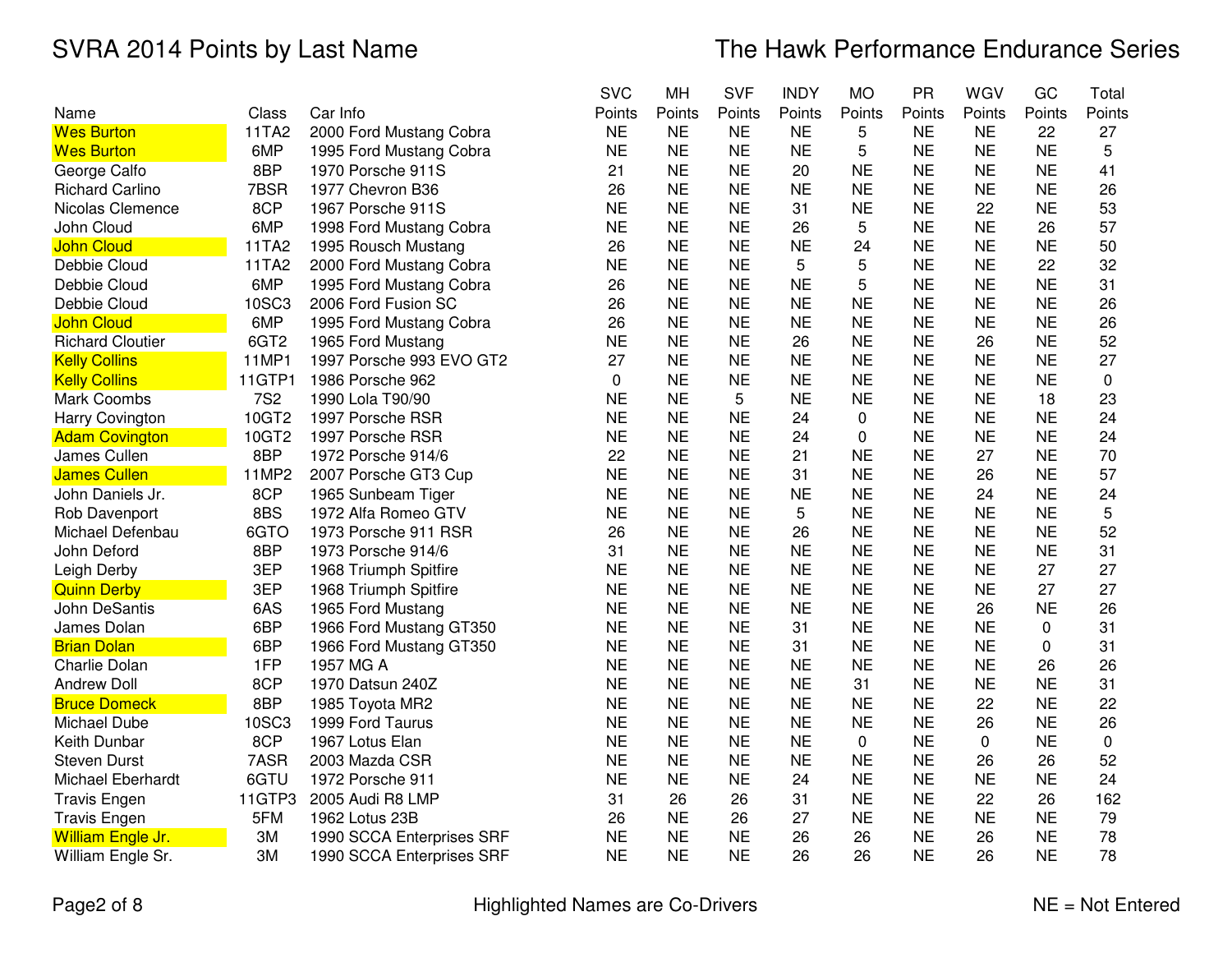|                         |                  |                           | <b>SVC</b>  | MH        | <b>SVF</b> | <b>INDY</b> | <b>MO</b> | <b>PR</b> | WGV       | GC        | Total  |
|-------------------------|------------------|---------------------------|-------------|-----------|------------|-------------|-----------|-----------|-----------|-----------|--------|
| Name                    | Class            | Car Info                  | Points      | Points    | Points     | Points      | Points    | Points    | Points    | Points    | Points |
| Dale Erwin              | 3CP              | 1958 Porsche 356          | 24          | <b>NE</b> | <b>NE</b>  | 21          | <b>NE</b> | <b>NE</b> | <b>NE</b> | <b>NE</b> | 45     |
| <b>Mark Eskuche</b>     | 3CP              | 1961 Porsche 356          | 31          | <b>NE</b> | <b>NE</b>  | 27          | <b>NE</b> | <b>NE</b> | 27        | <b>NE</b> | 85     |
| <b>Stuart Fain</b>      | 11MP2            | 2004 Porsche GT3 Cup      | 5           | <b>NE</b> | <b>NE</b>  | <b>NE</b>   | <b>NE</b> | <b>NE</b> | <b>NE</b> | <b>NE</b> | 5      |
| <b>Frank Farrell</b>    | 3BS              | 1972 Alfa Romeo Berlina   | <b>NE</b>   | <b>NE</b> | <b>NE</b>  | 0           | <b>NE</b> | <b>NE</b> | <b>NE</b> | <b>NE</b> | 0      |
| <b>Kurt Fazekas</b>     | 8AP              | 1985 Porsche 944Turbo     | <b>NE</b>   | <b>NE</b> | <b>NE</b>  | <b>NE</b>   | 0         | <b>NE</b> | 20        | <b>NE</b> | 20     |
| Mike Fisher             | 10MP             | 2000 Audi S4              | 26          | <b>NE</b> | <b>NE</b>  | 26          | <b>NE</b> | <b>NE</b> | <b>NE</b> | 26        | 78     |
| <b>Jeff Fisher</b>      | 10MP             | 2000 Audi S4              | 26          | <b>NE</b> | <b>NE</b>  | <b>NE</b>   | <b>NE</b> | <b>NE</b> | <b>NE</b> | 26        | 52     |
| Jeff Fisher             | 8BP              | 1964 Lotus Elan 26R       | <b>NE</b>   | <b>NE</b> | <b>NE</b>  | 18          | <b>NE</b> | <b>NE</b> | <b>NE</b> | <b>NE</b> | 18     |
| Tom Fitzgerald          | 8CP              | 1972 Datsun 240Z          | 22          | <b>NE</b> | <b>NE</b>  | <b>NE</b>   | <b>NE</b> | <b>NE</b> | 0         | <b>NE</b> | 22     |
| <b>William Foster</b>   | 6MP              | 1995 Ford Mustang         | 22          | <b>NE</b> | <b>NE</b>  | <b>NE</b>   | 31        | <b>NE</b> | <b>NE</b> | <b>NE</b> | 53     |
| Gregg Frey              | 8AP              | 1970 Porsche 914/6        | <b>NE</b>   | <b>NE</b> | <b>NE</b>  | <b>NE</b>   | <b>NE</b> | <b>NE</b> | 22        | <b>NE</b> | 22     |
| Keith Frieser           | 7BSR             | 1972 Lola T290            | <b>NE</b>   | <b>NE</b> | <b>NE</b>  | 0           | 26        | <b>NE</b> | <b>NE</b> | <b>NE</b> | 26     |
| Jim Gallaugher          | 6AS              | 1965 Ford Mustang         | <b>NE</b>   | <b>NE</b> | <b>NE</b>  | 26          | <b>NE</b> | <b>NE</b> | <b>NE</b> | <b>NE</b> | 26     |
| John Gatto              | 7HS2             | 1984 March 84S            | <b>NE</b>   | <b>NE</b> | <b>NE</b>  | 22          | <b>NE</b> | <b>NE</b> | <b>NE</b> | <b>NE</b> | 22     |
| <b>Robert Gewirtz</b>   | 11GTP3           | 2003 Riley MKXI           | <b>NE</b>   | <b>NE</b> | <b>NE</b>  | <b>NE</b>   | 26        | <b>NE</b> | <b>NE</b> | <b>NE</b> | 26     |
| Gene Giorgini           | 3DP              | 1973 Porsche 914/4        | <b>NE</b>   | <b>NE</b> | <b>NE</b>  | <b>NE</b>   | <b>NE</b> | <b>NE</b> | 0         | <b>NE</b> | 0      |
| Rafael Giro             | 1FP              | 1973 MG Midget            | <b>NE</b>   | <b>NE</b> | <b>NE</b>  | <b>NE</b>   | <b>NE</b> | <b>NE</b> | 0         | <b>NE</b> | 0      |
| Les Gonda               | 6GTU             | 1973 MG B GT-V8           | <b>NE</b>   | <b>NE</b> | <b>NE</b>  | <b>NE</b>   | <b>NE</b> | <b>NE</b> | <b>NE</b> | 26        | 26     |
| <b>Theodore Goneos</b>  | 8CP              | 1968 Porsche 911          | <b>NE</b>   | <b>NE</b> | <b>NE</b>  | <b>NE</b>   | <b>NE</b> | <b>NE</b> | 21        | <b>NE</b> | 21     |
| Ron Goodman             | 3CP              | 1962 Porsche 356          | <b>NE</b>   | <b>NE</b> | <b>NE</b>  | 22          | <b>NE</b> | <b>NE</b> | <b>NE</b> | <b>NE</b> | 22     |
| <b>Nigel Greensall</b>  | 8CP              | 1972 Datsun 240Z          | 22          | <b>NE</b> | <b>NE</b>  | <b>NE</b>   | <b>NE</b> | <b>NE</b> | <b>NE</b> | <b>NE</b> | 22     |
| <b>Rob Gritten</b>      | 7BSR             | 1972 Lola T292            | <b>NE</b>   | <b>NE</b> | <b>NE</b>  | 31          | <b>NE</b> | <b>NE</b> | <b>NE</b> | <b>NE</b> | 31     |
| George Grote            | 10GT1            | 1993 Chevrolet Camaro GT1 | <b>NE</b>   | <b>NE</b> | <b>NE</b>  | <b>NE</b>   | <b>NE</b> | 26        | 22        | <b>NE</b> | 48     |
| <b>Thomas Grudovich</b> | 8AP              | 1966 Ginetta G4           | 5           | <b>NE</b> | <b>NE</b>  | 24          | <b>NE</b> | <b>NE</b> | 21        | <b>NE</b> | 50     |
| <b>Thomas Grudovich</b> | 86GTU            | 1966 Ginetta G4           | <b>NE</b>   | <b>NE</b> | <b>NE</b>  | <b>NE</b>   | 0         | <b>NE</b> | <b>NE</b> | <b>NE</b> | 0      |
| <b>Edward Guenther</b>  | <b>7S2</b>       | 1992 Swift DB 5           | <b>NE</b>   | <b>NE</b> | <b>NE</b>  | <b>NE</b>   | <b>NE</b> | <b>NE</b> | <b>NE</b> | 0         | 0      |
| <b>Rex Gunning</b>      | 7VS <sub>2</sub> | 1985 Lola T598            | <b>NE</b>   | <b>NE</b> | <b>NE</b>  | 31          | <b>NE</b> | <b>NE</b> | <b>NE</b> | <b>NE</b> | 31     |
| <b>Rick Gurolnick</b>   | 3CP              | 1960 Porsche 356 Roadster | <b>NE</b>   | <b>NE</b> | <b>NE</b>  | <b>NE</b>   | 22        | <b>NE</b> | <b>NE</b> | <b>NE</b> | 22     |
| David Gussack           | <b>7S2</b>       | 2001 Carbir CS2           | <b>NE</b>   | <b>NE</b> | <b>NE</b>  | <b>NE</b>   | <b>NE</b> | <b>NE</b> | <b>NE</b> | 24        | 24     |
| David Gussack           | 8AP              | 1972 Porsche 914/6        | 5           | <b>NE</b> | <b>NE</b>  | <b>NE</b>   | <b>NE</b> | <b>NE</b> | <b>NE</b> | NE        | 5      |
| <b>Tom Haacker</b>      | 11MP1            | 1997 Porsche 993 EVO GT2  | 27          | <b>NE</b> | <b>NE</b>  | <b>NE</b>   | <b>NE</b> | <b>NE</b> | <b>NE</b> | <b>NE</b> | 27     |
| Tom Haacker             | 11GTP1           | 1986 Porsche 962          | $\mathbf 0$ | <b>NE</b> | <b>NE</b>  | <b>NE</b>   | <b>NE</b> | <b>NE</b> | <b>NE</b> | <b>NE</b> | 0      |
| David Hale              | 7VS <sub>2</sub> | 1985 Lola T598            | <b>NE</b>   | <b>NE</b> | <b>NE</b>  | 31          | 26        | <b>NE</b> | <b>NE</b> | <b>NE</b> | 57     |
| <b>Pete Halsmer</b>     | 3BS              | 1966 Ford Cortina Lotus   | <b>NE</b>   | <b>NE</b> | <b>NE</b>  | 26          | <b>NE</b> | <b>NE</b> | <b>NE</b> | <b>NE</b> | 26     |
| Chip Halverson          | 7BSR             | 1976 Chevron B36          | <b>NE</b>   | <b>NE</b> | <b>NE</b>  | 5           | <b>NE</b> | <b>NE</b> | <b>NE</b> | <b>NE</b> | 5      |
| Jim Hamblin             | 8AP              | 1968 Porsche 911          | <b>NE</b>   | <b>NE</b> | <b>NE</b>  | <b>NE</b>   | <b>NE</b> | <b>NE</b> | 31        | <b>NE</b> | 31     |
| Lisa Hansen             | 8BP              | 1969 Porsche 911S         | 24          | <b>NE</b> | 26         | <b>NE</b>   | <b>NE</b> | <b>NE</b> | <b>NE</b> | <b>NE</b> | 50     |
| J. Derek Harling        | 11GTP2           | 1991 Lola T91/50          | <b>NE</b>   | <b>NE</b> | <b>NE</b>  | 26          | 26        | <b>NE</b> | <b>NE</b> | <b>NE</b> | 52     |
| <b>Scott Harrington</b> | 7ASR             | 1990 Dodge Shelby Can-Am  | <b>NE</b>   | <b>NE</b> | 26         | <b>NE</b>   | <b>NE</b> | <b>NE</b> | <b>NE</b> | <b>NE</b> | 26     |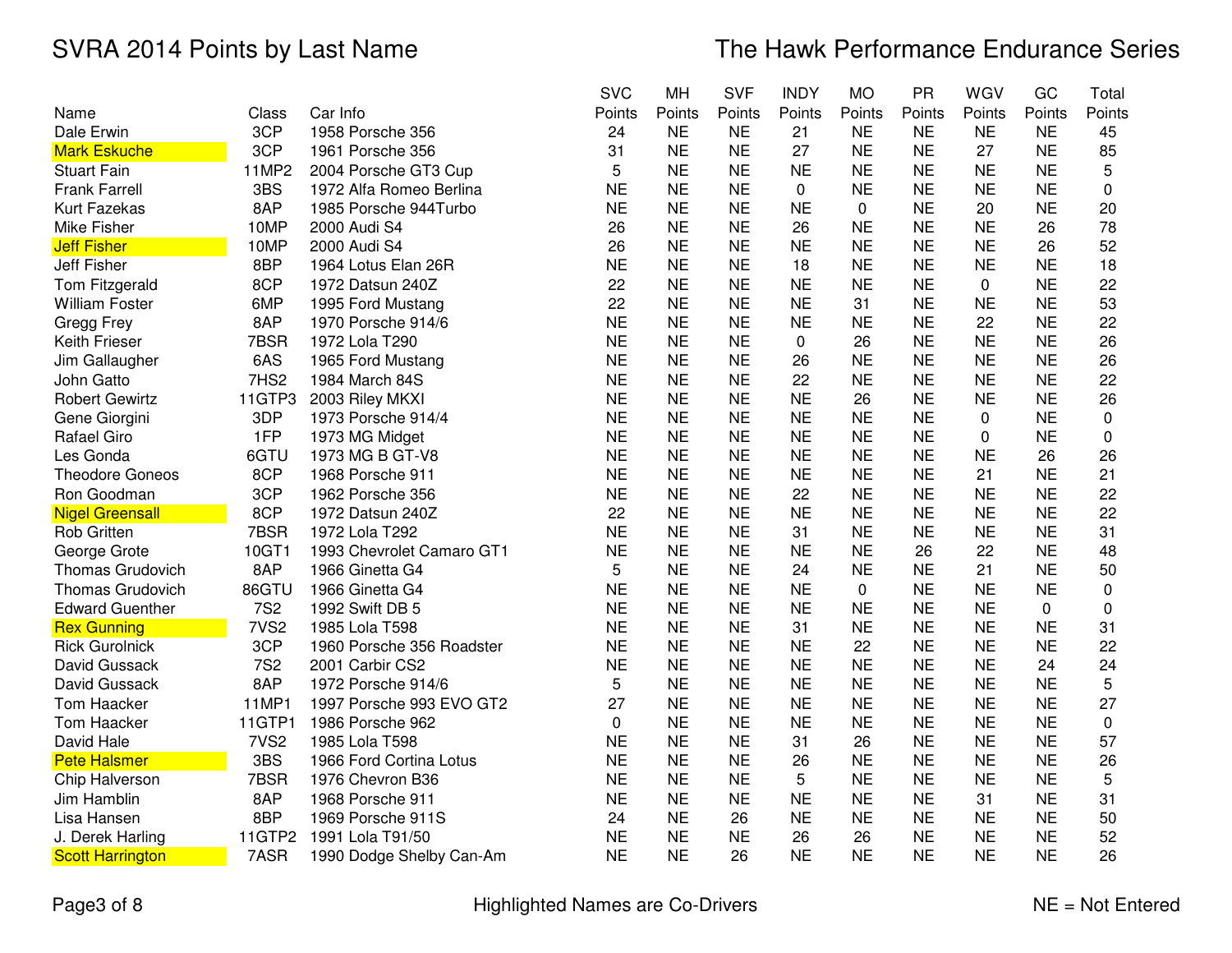|                         |            |                           | <b>SVC</b> | MH        | <b>SVF</b> | <b>INDY</b> | <b>MO</b> | PR        | WGV       | GC        | Total       |
|-------------------------|------------|---------------------------|------------|-----------|------------|-------------|-----------|-----------|-----------|-----------|-------------|
| Name                    | Class      | Car Info                  | Points     | Points    | Points     | Points      | Points    | Points    | Points    | Points    | Points      |
| <b>Charles Harris</b>   | 8CP        | 1970 Porsche 911          | 24         | <b>NE</b> | <b>NE</b>  | 24          | <b>NE</b> | <b>NE</b> | <b>NE</b> | <b>NE</b> | 48          |
| <b>Phil Harris</b>      | 7M         | 1970 Chevron B16 Spyder   | <b>NE</b>  | <b>NE</b> | <b>NE</b>  | 26          | <b>NE</b> | <b>NE</b> | <b>NE</b> | <b>NE</b> | 26          |
| <b>Charles Harris</b>   | 6GTO       | 1973 Porsche 911 RSR      | <b>NE</b>  | <b>NE</b> | <b>NE</b>  | 22          | <b>NE</b> | <b>NE</b> | <b>NE</b> | <b>NE</b> | 22          |
| <b>Altfrid Heger</b>    | 10GT1      | 1976 Porsche 935 K 1      | <b>NE</b>  | <b>NE</b> | <b>NE</b>  | <b>NE</b>   | <b>NE</b> | <b>NE</b> | 26        | <b>NE</b> | 26          |
| <b>Scott Heider</b>     | 11TA2      | 1993 Ford Mustang Cobra   | <b>NE</b>  | <b>NE</b> | <b>NE</b>  | <b>NE</b>   | 31        | <b>NE</b> | <b>NE</b> | <b>NE</b> | 31          |
| Mark Heinzelman         | 3DP        | 1973 Porsche 914/4        | <b>NE</b>  | <b>NE</b> | <b>NE</b>  | <b>NE</b>   | <b>NE</b> | <b>NE</b> | 0         | <b>NE</b> | 0           |
| Don Heth                | 3BS        | 1966 Ford Cortina Lotus   | <b>NE</b>  | <b>NE</b> | <b>NE</b>  | 26          | <b>NE</b> | <b>NE</b> | <b>NE</b> | <b>NE</b> | 26          |
| John Higgins            | 11GTP1     | 1986 Porsche Fabcar GTPL  | <b>NE</b>  | <b>NE</b> | <b>NE</b>  | <b>NE</b>   | 26        | <b>NE</b> | <b>NE</b> | <b>NE</b> | 26          |
| Scott Holllinder        | 8BP        | 1992 Porsche 968          | <b>NE</b>  | <b>NE</b> | <b>NE</b>  | <b>NE</b>   | 27        | <b>NE</b> | <b>NE</b> | <b>NE</b> | 27          |
| <b>Jeffrey Horne</b>    | <b>7S2</b> | 1991 Lola T9190           | <b>NE</b>  | <b>NE</b> | <b>NE</b>  | <b>NE</b>   | <b>NE</b> | <b>NE</b> | <b>NE</b> | 31        | 31          |
| <b>Ed Hosni</b>         | 6MP        | 1995 Ford Mustang         | 22         | <b>NE</b> | <b>NE</b>  | <b>NE</b>   | <b>NE</b> | <b>NE</b> | <b>NE</b> | <b>NE</b> | 22          |
| Dick Howe               | 8DP        | 1980 Porsche 924          | <b>NE</b>  | <b>NE</b> | <b>NE</b>  | <b>NE</b>   | <b>NE</b> | <b>NE</b> | 26        | <b>NE</b> | 26          |
| <b>Clark Howey</b>      | 10GT2      | 1966 Chevrolet Corvette   | <b>NE</b>  | <b>NE</b> | <b>NE</b>  | 21          | <b>NE</b> | <b>NE</b> | <b>NE</b> | <b>NE</b> | 21          |
| Lawrence Huang          | 11GTP3     | 1999 Riley & Scott MKIIIB | <b>NE</b>  | <b>NE</b> | <b>NE</b>  | <b>NE</b>   | 0         | <b>NE</b> | <b>NE</b> | <b>NE</b> | $\mathbf 0$ |
| David Huber             | 3BS        | 1969 Datsun 510           | <b>NE</b>  | <b>NE</b> | <b>NE</b>  | <b>NE</b>   | 26        | <b>NE</b> | <b>NE</b> | <b>NE</b> | 26          |
| Stephen Hunter          | 3EP        | 1959 Porsche 356A         | <b>NE</b>  | <b>NE</b> | <b>NE</b>  | <b>NE</b>   | <b>NE</b> | <b>NE</b> | 22        | <b>NE</b> | 22          |
| Mark Hupfer             | 10BP       | 1979 Porsche 911SC        | <b>NE</b>  | <b>NE</b> | <b>NE</b>  | 26          | <b>NE</b> | <b>NE</b> | <b>NE</b> | <b>NE</b> | 26          |
| David Hutchings         | 6GTU       | 1972 Porsche 911          | <b>NE</b>  | <b>NE</b> | <b>NE</b>  | 27          | <b>NE</b> | <b>NE</b> | 19        | <b>NE</b> | 46          |
| <b>Dick Hyland</b>      | 3EP        | 1959 Porsche 356A         | <b>NE</b>  | <b>NE</b> | <b>NE</b>  | <b>NE</b>   | <b>NE</b> | <b>NE</b> | 22        | <b>NE</b> | 22          |
| Jay Iliohan             | 3          | 1968 Alfa Romeo T33/2     | <b>NE</b>  | <b>NE</b> | <b>NE</b>  | <b>NE</b>   | <b>NE</b> | <b>NE</b> | 0         | <b>NE</b> | $\mathbf 0$ |
| Shannon Ivey            | 6TA        | 1967 Chevrolet Camaro SS  | <b>NE</b>  | <b>NE</b> | <b>NE</b>  | 26          | 26        | <b>NE</b> | 52        | 26        | 130         |
| Charles Jabaley         | 8AP        | 1971 Datsun 240Z          | <b>NE</b>  | <b>NE</b> | <b>NE</b>  | 31          | <b>NE</b> | <b>NE</b> | <b>NE</b> | <b>NE</b> | 31          |
| Andy Jaekels            | <b>7S2</b> | 1988 Lola T88/90          | <b>NE</b>  | <b>NE</b> | 5          | <b>NE</b>   | <b>NE</b> | <b>NE</b> | <b>NE</b> | <b>NE</b> | 5           |
| <b>Gunnar Jeannette</b> | 11MP2      | 2002 Porsche GT3-RS       | 31         | <b>NE</b> | <b>NE</b>  | <b>NE</b>   | <b>NE</b> | <b>NE</b> | <b>NE</b> | <b>NE</b> | 31          |
| <b>Gunnar Jeannette</b> | 11GTP1     | 1986 Porsche 962          | 0          | <b>NE</b> | <b>NE</b>  | <b>NE</b>   | <b>NE</b> | <b>NE</b> | <b>NE</b> | <b>NE</b> | 0           |
| Glenn Jividen Jr.       | <b>7S2</b> | 2000 Carbir CS2           | <b>NE</b>  | <b>NE</b> | <b>NE</b>  | 5           | 5         | <b>NE</b> | <b>NE</b> | 21        | 31          |
| Eric Johnson            | 11MP1      | 2009 Audi R8              | <b>NE</b>  | <b>NE</b> | <b>NE</b>  | 26          | <b>NE</b> | <b>NE</b> | <b>NE</b> | <b>NE</b> | 26          |
| Michael Kaleel          | 5FM        | 1964 Lotus 23B            | <b>NE</b>  | <b>NE</b> | <b>NE</b>  | 5           | <b>NE</b> | <b>NE</b> | 26        | <b>NE</b> | 31          |
| <b>Michael Kaleel</b>   | 5FM        | 1964 Lotus 23B            | <b>NE</b>  | <b>NE</b> | <b>NE</b>  | <b>NE</b>   | <b>NE</b> | <b>NE</b> | 26        | <b>NE</b> | 26          |
| Thomas Kane             | 7HS2       | 1983 Tiga SC83            | <b>NE</b>  | <b>NE</b> | <b>NE</b>  | <b>NE</b>   | <b>NE</b> | <b>NE</b> | <b>NE</b> | 26        | 26          |
| <b>Matthew Kane</b>     | 7HS2       | 1983 Tiga SC83            | <b>NE</b>  | <b>NE</b> | <b>NE</b>  | <b>NE</b>   | <b>NE</b> | <b>NE</b> | <b>NE</b> | 26        | 26          |
| Gaston Kearby           | 9F1        | 1997 Lola 97/20           | 26         | 26        | <b>NE</b>  | <b>NE</b>   | <b>NE</b> | <b>NE</b> | <b>NE</b> | <b>NE</b> | 52          |
| <b>Conner Kearby</b>    | 9F1        | 1997 Lola 97/20           | 26         | 26        | <b>NE</b>  | <b>NE</b>   | <b>NE</b> | <b>NE</b> | <b>NE</b> | <b>NE</b> | 52          |
| <b>Bill Keith</b>       | 6GTO       | 1973 Porsche 911 RSR      | <b>NE</b>  | <b>NE</b> | <b>NE</b>  | <b>NE</b>   | <b>NE</b> | <b>NE</b> | 0         | <b>NE</b> | 0           |
| <b>Steve Konsin</b>     | 1FP        | 1961 MG A                 | 26         | <b>NE</b> | <b>NE</b>  | <b>NE</b>   | <b>NE</b> | <b>NE</b> | <b>NE</b> | <b>NE</b> | 26          |
| John Kramer             | <b>7S2</b> | 1972 Lola T87/90          | <b>NE</b>  | <b>NE</b> | <b>NE</b>  | <b>NE</b>   | <b>NE</b> | <b>NE</b> | <b>NE</b> | 22        | 22          |
| <b>Paul LaHaye</b>      | <b>7S2</b> | 1988 Lola T87/90          | <b>NE</b>  | <b>NE</b> | 31         | <b>NE</b>   | 31        | <b>NE</b> | <b>NE</b> | <b>NE</b> | 62          |
| Phil Lasco              | 11TA2      | 1995 Rousch Mustang       | 26         | <b>NE</b> | <b>NE</b>  | 5           | 22        | <b>NE</b> | <b>NE</b> | 26        | 79          |
| <b>Wade Leathers</b>    | <b>7S2</b> | 1988 Lola T87/90          | <b>NE</b>  | <b>NE</b> | 31         | <b>NE</b>   | <b>NE</b> | <b>NE</b> | <b>NE</b> | <b>NE</b> | 31          |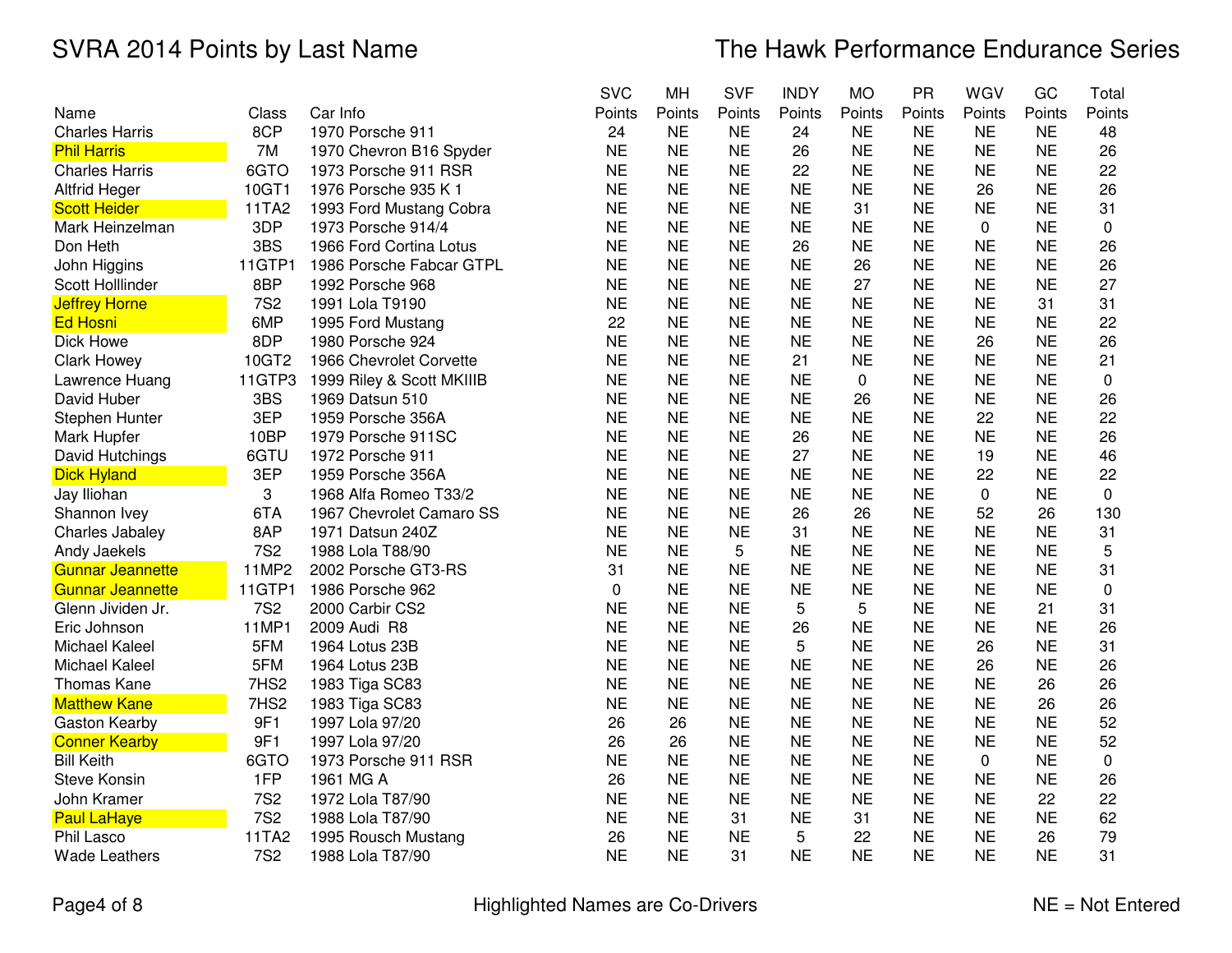|                         |            |                                  | <b>SVC</b> | <b>MH</b> | <b>SVF</b>  | <b>INDY</b>  | <b>MO</b> | PR        | WGV       | GC        | Total  |
|-------------------------|------------|----------------------------------|------------|-----------|-------------|--------------|-----------|-----------|-----------|-----------|--------|
| Name                    | Class      | Car Info                         | Points     | Points    | Points      | Points       | Points    | Points    | Points    | Points    | Points |
| <b>Bob Leitzinger</b>   | 8BS        | 1969 Datsun PL510                | <b>NE</b>  | <b>NE</b> | <b>NE</b>   | <b>NE</b>    | <b>NE</b> | <b>NE</b> | 31        | <b>NE</b> | 31     |
| <b>Bo Lemastus</b>      | 8RS        | 1966 Alfa Romeo GTV              | <b>NE</b>  | <b>NE</b> | <b>NE</b>   | 0            | <b>NE</b> | <b>NE</b> | <b>NE</b> | <b>NE</b> | 0      |
| Jim Lenehan             | 8AP        | 1972 Porsche 914/6               | <b>NE</b>  | <b>NE</b> | <b>NE</b>   | 27           | <b>NE</b> | <b>NE</b> | <b>NE</b> | <b>NE</b> | 27     |
| Jim Lenehan             | 8CP        | 1972 Porsche 914/6               | <b>NE</b>  | <b>NE</b> | <b>NE</b>   | <b>NE</b>    | <b>NE</b> | <b>NE</b> | <b>NE</b> | 22        | 22     |
| <b>Jeff Lewis</b>       | 10GT2      | 1974 Porsche 911 RSR             | <b>NE</b>  | <b>NE</b> | <b>NE</b>   | 22           | <b>NE</b> | <b>NE</b> | <b>NE</b> | <b>NE</b> | 22     |
| Aaron Lorton            | 6MP        | 1992 Chevrolet Camaro Z28 1 LE   | <b>NE</b>  | <b>NE</b> | <b>NE</b>   | $\mathbf{0}$ | <b>NE</b> | <b>NE</b> | <b>NE</b> | <b>NE</b> | 0      |
| <b>Tiffany Lorton</b>   | 6MP        | 1992 Chevrolet Camaro Z28 1 LE   | <b>NE</b>  | <b>NE</b> | <b>NE</b>   | $\Omega$     | <b>NE</b> | <b>NE</b> | <b>NE</b> | <b>NE</b> | 0      |
| <b>Bob Machinist</b>    | 8AP        | 1970 Porsche 914/6               | <b>NE</b>  | <b>NE</b> | <b>NE</b>   | <b>NE</b>    | <b>NE</b> | <b>NE</b> | 0         | <b>NE</b> | 0      |
| <b>Claude Malette</b>   | 6AS        | 1966 Shelby GT 350 GT350         | 26         | <b>NE</b> | <b>NE</b>   | <b>NE</b>    | <b>NE</b> | <b>NE</b> | <b>NE</b> | <b>NE</b> | 26     |
| <b>Claude Malette</b>   | <b>7S2</b> | 1990 Lola T90/91                 | <b>NE</b>  | <b>NE</b> | <b>NE</b>   | <b>NE</b>    | <b>NE</b> | <b>NE</b> | <b>NE</b> | 19        | 19     |
| <b>Claude Malette</b>   | 6BP        | 1966 Shelby GT350                | <b>NE</b>  | <b>NE</b> | $\mathbf 0$ | <b>NE</b>    | <b>NE</b> | <b>NE</b> | <b>NE</b> | <b>NE</b> | 0      |
| <b>Bob Mazza</b>        | 8CP        | 1972 Porsche 911                 | <b>NE</b>  | <b>NE</b> | <b>NE</b>   | 22           | <b>NE</b> | <b>NE</b> | <b>NE</b> | <b>NE</b> | 22     |
| <b>Mark McCallister</b> | 1FP        | 1973 MG Midget                   | <b>NE</b>  | <b>NE</b> | <b>NE</b>   | <b>NE</b>    | <b>NE</b> | <b>NE</b> | 0         | <b>NE</b> | 0      |
| Mac McCombs             | 5GTR       | 1968 Superpformance GT40R        | <b>NE</b>  | <b>NE</b> | <b>NE</b>   | <b>NE</b>    | <b>NE</b> | <b>NE</b> | <b>NE</b> | 22        | 22     |
| Tom McGlynn             | 11MP2      | 1997 Porsche GT2 Evo             | <b>NE</b>  | <b>NE</b> | <b>NE</b>   | 27           | <b>NE</b> | <b>NE</b> | <b>NE</b> | <b>NE</b> | 27     |
| Ken McKinnon            | 10GT2      | 1972 Porsche 911 RSR             | 26         | <b>NE</b> | <b>NE</b>   | 27           | <b>NE</b> | <b>NE</b> | <b>NE</b> | <b>NE</b> | 53     |
| Peter McLaughlin        | 11GTP1     | 1987 Ferrari Spice Camel         | <b>NE</b>  | <b>NE</b> | <b>NE</b>   | 26           | <b>NE</b> | <b>NE</b> | <b>NE</b> | <b>NE</b> | 26     |
| Peter McLaughlin        | 11GTP2     | 1989 Spice GTP                   | <b>NE</b>  | <b>NE</b> | <b>NE</b>   | <b>NE</b>    | <b>NE</b> | <b>NE</b> | 26        | <b>NE</b> | 26     |
| Peter McLaughlin        | 5FM        | 1962 Lotus 23B                   | 0          | <b>NE</b> | <b>NE</b>   | <b>NE</b>    | <b>NE</b> | <b>NE</b> | <b>NE</b> | <b>NE</b> | 0      |
| <b>Harry McPhearson</b> | 5GTR       | 1968 Superpformance GT40R        | <b>NE</b>  | <b>NE</b> | <b>NE</b>   | <b>NE</b>    | <b>NE</b> | <b>NE</b> | <b>NE</b> | 22        | 22     |
| Francesco Melandri      | 10AP       | 1995 Porsche 993                 | <b>NE</b>  | <b>NE</b> | <b>NE</b>   | <b>NE</b>    | <b>NE</b> | <b>NE</b> | 52        | <b>NE</b> | 52     |
| Frank Menard            | 8CP        | 1970 Porsche CP                  | 31         | <b>NE</b> | <b>NE</b>   | <b>NE</b>    | <b>NE</b> | <b>NE</b> | <b>NE</b> | <b>NE</b> | 31     |
| Ken Mennella            | 5GTR       | 1963 Chevrolet Corvette GSRep    | <b>NE</b>  | <b>NE</b> | <b>NE</b>   | <b>NE</b>    | 22        | <b>NE</b> | <b>NE</b> | 26        | 48     |
| John Mihalich           | 2FF        | 1969 Lotus Type 61               | <b>NE</b>  | <b>NE</b> | <b>NE</b>   | <b>NE</b>    | <b>NE</b> | <b>NE</b> | 24        | 22        | 46     |
| <b>Tom Miller</b>       | 8CP        | 1971 Datsun 240Z                 | <b>NE</b>  | <b>NE</b> | 26          | <b>NE</b>    | <b>NE</b> | <b>NE</b> | <b>NE</b> | <b>NE</b> | 26     |
| <b>Mickey Mills</b>     | 11MP2      | 2004 BMW M3                      | <b>NE</b>  | <b>NE</b> | <b>NE</b>   | 22           | <b>NE</b> | <b>NE</b> | <b>NE</b> | <b>NE</b> | 22     |
| <b>Michael Mills</b>    | 11MP2      | 2004 BMW M3                      | <b>NE</b>  | <b>NE</b> | <b>NE</b>   | 22           | <b>NE</b> | <b>NE</b> | <b>NE</b> | <b>NE</b> | 22     |
| Jeff Mitchell           | 10AP       | 1995 Porsche 993                 | 26         | <b>NE</b> | <b>NE</b>   | 26           | 26        | <b>NE</b> | <b>NE</b> | <b>NE</b> | 78     |
| <b>Jeff Mitchell</b>    | 8BS        | 1974 BMW 2002                    | <b>NE</b>  | <b>NE</b> | <b>NE</b>   | 31           | 31        | <b>NE</b> | <b>NE</b> | <b>NE</b> | 62     |
| <b>Robert Mocas</b>     | 8BS        | 1967 Alfa Romeo GTV              | <b>NE</b>  | <b>NE</b> | 26          | 24           | 5         | <b>NE</b> | <b>NE</b> | 22        | 77     |
| <b>Charlie Monk</b>     | 11GTP1     | 1986 Porsche Fabcar GTPL         | <b>NE</b>  | <b>NE</b> | <b>NE</b>   | <b>NE</b>    | 26        | <b>NE</b> | <b>NE</b> | <b>NE</b> | 26     |
| John Monson             | 8BS        | 1972 BMW 2002                    | <b>NE</b>  | <b>NE</b> | <b>NE</b>   | <b>NE</b>    | <b>NE</b> | <b>NE</b> | 24        | <b>NE</b> | 24     |
| Frankie Montecalvo      | 11MP2      | 2002 Porsche GT3-RS              | 31         | <b>NE</b> | <b>NE</b>   | <b>NE</b>    | <b>NE</b> | <b>NE</b> | <b>NE</b> | <b>NE</b> | 31     |
| Juan Pablo Montoya      | 11MP1      | 2006 Chevrolet Corvette          | 24         | <b>NE</b> | <b>NE</b>   | <b>NE</b>    | <b>NE</b> | <b>NE</b> | <b>NE</b> | <b>NE</b> | 24     |
| <b>Rick Mooney</b>      | 6AP        | 1968 Chevrolet Corvette Roadster | <b>NE</b>  | <b>NE</b> | <b>NE</b>   | 0            | <b>NE</b> | <b>NE</b> | <b>NE</b> | <b>NE</b> | 0      |
| Mike Moore              | 3DP        | 1962 Triumph TR4                 | <b>NE</b>  | <b>NE</b> | <b>NE</b>   | <b>NE</b>    | <b>NE</b> | <b>NE</b> | <b>NE</b> | 26        | 26     |
| Joseph Moran            | <b>7S2</b> | 1998 Carbir CS2                  | <b>NE</b>  | <b>NE</b> | <b>NE</b>   | <b>NE</b>    | 24        | <b>NE</b> | <b>NE</b> | 0         | 24     |
| Ray Mulacek             | 6AP        | 1966 Chevrolet Corvette          | <b>NE</b>  | <b>NE</b> | 0           | <b>NE</b>    | <b>NE</b> | <b>NE</b> | <b>NE</b> | <b>NE</b> | 0      |
| <b>Matt Mulacek</b>     | 6AP        | 1966 Chevrolet Corvette          | <b>NE</b>  | <b>NE</b> | $\Omega$    | <b>NE</b>    | <b>NE</b> | <b>NE</b> | <b>NE</b> | <b>NE</b> | 0      |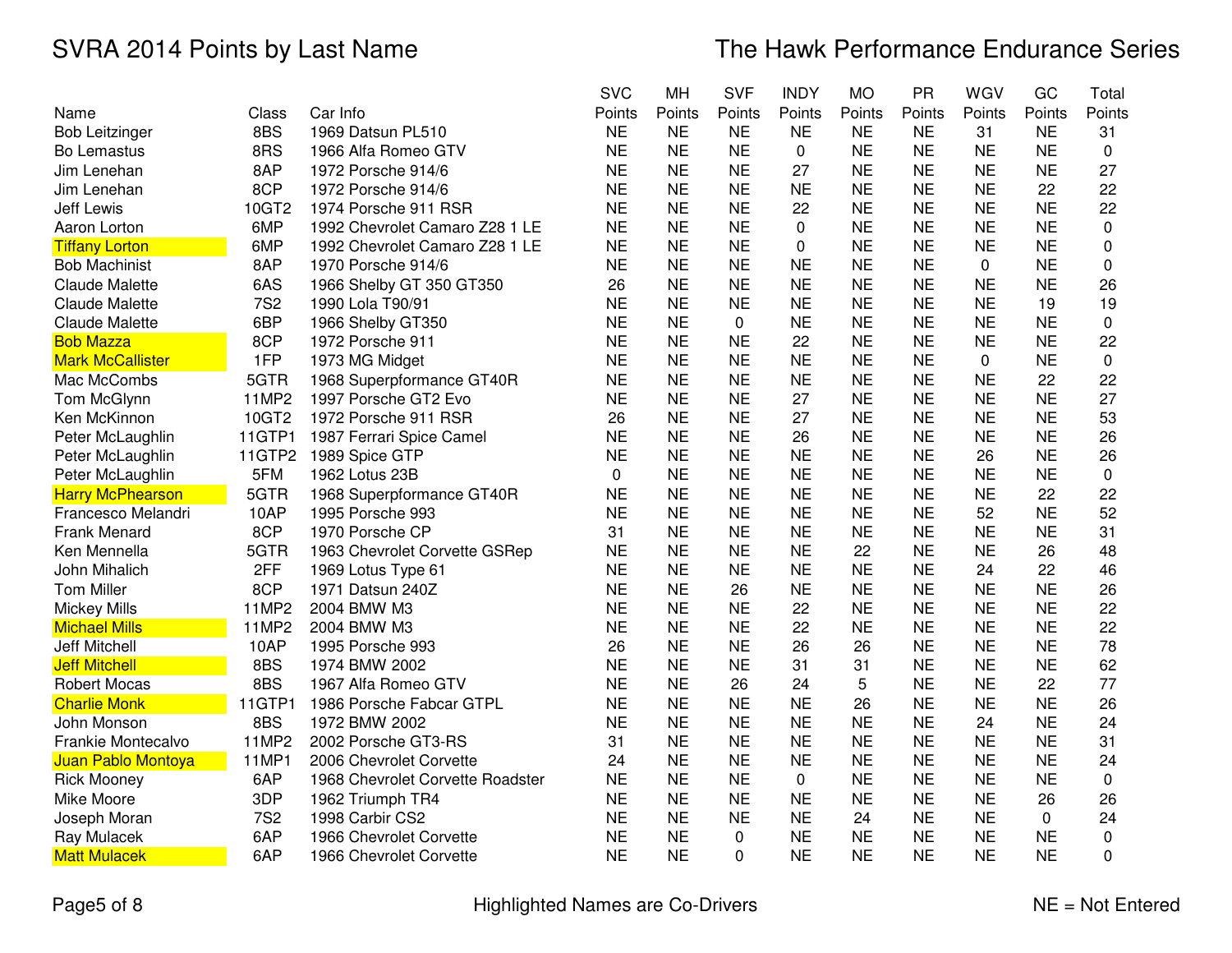|                             |                  |                            | <b>SVC</b> | MH        | <b>SVF</b> | <b>INDY</b> | <b>MO</b>   | PR        | WGV       | GC          | Total       |
|-----------------------------|------------------|----------------------------|------------|-----------|------------|-------------|-------------|-----------|-----------|-------------|-------------|
| Name                        | Class            | Car Info                   | Points     | Points    | Points     | Points      | Points      | Points    | Points    | Points      | Points      |
| <b>Richard Naze</b>         | 8CP              | 1972 Porsche 911           | <b>NE</b>  | <b>NE</b> | <b>NE</b>  | 22          | <b>NE</b>   | <b>NE</b> | <b>NE</b> | <b>NE</b>   | 22          |
| <b>David Neidell</b>        | 4CM              | 1959 Kellison J-5          | <b>NE</b>  | <b>NE</b> | <b>NE</b>  | 26          | <b>NE</b>   | <b>NE</b> | 26        | <b>NE</b>   | 52          |
| <b>David Neidell</b>        | 10SC1            | 1977 Oldsmobile Cutlass    | <b>NE</b>  | <b>NE</b> | <b>NE</b>  | 26          | <b>NE</b>   | <b>NE</b> | <b>NE</b> | <b>NE</b>   | 26          |
| <b>David Neidell</b>        | 6BP              | 1968 Chevrolet Corvette    | <b>NE</b>  | 26        | <b>NE</b>  | <b>NE</b>   | <b>NE</b>   | <b>NE</b> | <b>NE</b> | <b>NE</b>   | 26          |
| <b>Bernard Nevoral</b>      | 8AP              | 1967 Lotus Super 7         | <b>NE</b>  | <b>NE</b> | 26         | <b>NE</b>   | <b>NE</b>   | <b>NE</b> | <b>NE</b> | <b>NE</b>   | 26          |
| <b>Barb Nevoral</b>         | 8AP              | 1967 Lotus Super 7         | <b>NE</b>  | <b>NE</b> | 26         | <b>NE</b>   | <b>NE</b>   | <b>NE</b> | <b>NE</b> | <b>NE</b>   | 26          |
| <b>Christopher Newcomer</b> | 1FP              | 1962 Austin Healey Sprite  | <b>NE</b>  | <b>NE</b> | <b>NE</b>  | 5           | <b>NE</b>   | <b>NE</b> | <b>NE</b> | <b>NE</b>   | 5           |
| Dave Nicholas               | 6BP              | 1972 Chevrolet Corvette    | <b>NE</b>  | <b>NE</b> | <b>NE</b>  | <b>NE</b>   | <b>NE</b>   | <b>NE</b> | <b>NE</b> | $\Omega$    | $\mathbf 0$ |
| <b>Hal Nichols</b>          | 8RS              | 1971 Alfa Romeo GTV        | <b>NE</b>  | <b>NE</b> | <b>NE</b>  | 26          | 24          | <b>NE</b> | <b>NE</b> | <b>NE</b>   | 50          |
| <b>Raymond Nichols</b>      | 8RS              | 1971 Alfa Romeo GTV        | <b>NE</b>  | <b>NE</b> | <b>NE</b>  | 26          | 24          | <b>NE</b> | <b>NE</b> | <b>NE</b>   | 50          |
| Goran Nyberg                | 3EP              | 1965 Volvo P1800S          | <b>NE</b>  | <b>NE</b> | <b>NE</b>  | <b>NE</b>   | <b>NE</b>   | <b>NE</b> | 26        | 31          | 57          |
| <b>Allister Oag</b>         | 8RS              | 1985 Mercedes 190 E        | <b>NE</b>  | <b>NE</b> | <b>NE</b>  | <b>NE</b>   | <b>NE</b>   | <b>NE</b> | 0         | <b>NE</b>   | 0           |
| <b>Dennis Olthoff</b>       | 3EP              | 1965 Volvo P1800S          | <b>NE</b>  | <b>NE</b> | <b>NE</b>  | <b>NE</b>   | <b>NE</b>   | <b>NE</b> | 26        | 31          | 57          |
| <b>Tony Parella</b>         | 6BP              | 1972 Chevrolet Corvette    | <b>NE</b>  | <b>NE</b> | <b>NE</b>  | <b>NE</b>   | $\mathbf 0$ | <b>NE</b> | 26        | <b>NE</b>   | 26          |
| <b>Hervey Parke</b>         | 8BP              | 1965 Ginetta G4            | <b>NE</b>  | <b>NE</b> | <b>NE</b>  | <b>NE</b>   | 0           | <b>NE</b> | <b>NE</b> | <b>NE</b>   | 0           |
| <b>Chad Parrish</b>         | 6MP              | 2001 Ford Mustang GT       | <b>NE</b>  | <b>NE</b> | $\pmb{0}$  | <b>NE</b>   | <b>NE</b>   | <b>NE</b> | <b>NE</b> | <b>NE</b>   | $\mathbf 0$ |
| Robert Pawlowski            | 10SC3            | 1997 Chevrolet Monte Carlo | <b>NE</b>  | <b>NE</b> | <b>NE</b>  | <b>NE</b>   | <b>NE</b>   | <b>NE</b> | 26        | <b>NE</b>   | 26          |
| Henry Payne IV              | 7VS <sub>2</sub> | 1985 Lola T596             | <b>NE</b>  | <b>NE</b> | <b>NE</b>  | 27          | <b>NE</b>   | <b>NE</b> | <b>NE</b> | $\mathbf 0$ | 27          |
| <b>Ben Peotter</b>          | 11TA2            | 1993 Ford Mustang Cobra    | <b>NE</b>  | <b>NE</b> | <b>NE</b>  | <b>NE</b>   | 31          | <b>NE</b> | <b>NE</b> | <b>NE</b>   | 31          |
| James Peruto                | 8RS              | 1985 Mercedes 190 E        | <b>NE</b>  | <b>NE</b> | <b>NE</b>  | <b>NE</b>   | <b>NE</b>   | <b>NE</b> | 0         | <b>NE</b>   | $\mathbf 0$ |
| <b>Baxter Phillips</b>      | 4FM              | 1956 Lotus XI              | <b>NE</b>  | <b>NE</b> | <b>NE</b>  | $\mathbf 0$ | <b>NE</b>   | <b>NE</b> | <b>NE</b> | <b>NE</b>   | $\mathbf 0$ |
| <b>Russell Poole</b>        | 8CP              | 1970 Porsche 914/6         | 27         | <b>NE</b> | <b>NE</b>  | <b>NE</b>   | <b>NE</b>   | <b>NE</b> | 27        | <b>NE</b>   | 54          |
| David Porter                | 11GTP3           | 2007 Pescarolo 01 Judd     | 27         | <b>NE</b> | <b>NE</b>  | <b>NE</b>   | <b>NE</b>   | <b>NE</b> | 26        | <b>NE</b>   | 53          |
| <b>Randy Proudfit</b>       | 11MP2            | 2004 Porsche GT3           | 5          | <b>NE</b> | <b>NE</b>  | <b>NE</b>   | <b>NE</b>   | <b>NE</b> | <b>NE</b> | <b>NE</b>   | 5           |
| David Putz                  | 5BSR             | 1971 Royale RP4A           | <b>NE</b>  | <b>NE</b> | 26         | 26          | <b>NE</b>   | <b>NE</b> | <b>NE</b> | <b>NE</b>   | 52          |
| David Putz                  | 7BSR             | 1972 Chevron B21           | <b>NE</b>  | <b>NE</b> | 0          | <b>NE</b>   | <b>NE</b>   | <b>NE</b> | <b>NE</b> | <b>NE</b>   | 0           |
| Joel Quadracci              | 9F1              | 1997 Lola T97/20           | <b>NE</b>  | <b>NE</b> | 26         | <b>NE</b>   | <b>NE</b>   | <b>NE</b> | <b>NE</b> | <b>NE</b>   | 26          |
| Joel Quadracci              | 2FB              | 1969 Brabham BT29          | <b>NE</b>  | <b>NE</b> | 0          | <b>NE</b>   | <b>NE</b>   | <b>NE</b> | <b>NE</b> | <b>NE</b>   | $\mathbf 0$ |
| Doug Radix                  | 1FP              | 1955 Mercedes 190 SL       | <b>NE</b>  | <b>NE</b> | <b>NE</b>  | 31          | <b>NE</b>   | <b>NE</b> | <b>NE</b> | <b>NE</b>   | 31          |
| <b>Chris Raeder</b>         | 8BS              | 1966 Alfa Romeo GTV        | <b>NE</b>  | <b>NE</b> | <b>NE</b>  | <b>NE</b>   | 31          | <b>NE</b> | <b>NE</b> | <b>NE</b>   | 31          |
| Ronnie Randall              | 8BP              | 1966 Porsche 911           | <b>NE</b>  | <b>NE</b> | <b>NE</b>  | 22          | <b>NE</b>   | <b>NE</b> | <b>NE</b> | <b>NE</b>   | 22          |
| W. Dickson Rathbone         | 6X               | 1966 Ford Mustang Fastback | 0          | <b>NE</b> | <b>NE</b>  | <b>NE</b>   | <b>NE</b>   | <b>NE</b> | <b>NE</b> | <b>NE</b>   | $\pmb{0}$   |
| Craig Reed                  | 10MP             | 2001 Ferrari 360 Challenge | <b>NE</b>  | <b>NE</b> | <b>NE</b>  | <b>NE</b>   | 26          | <b>NE</b> | <b>NE</b> | <b>NE</b>   | 26          |
| Jack Refenning              | 8BP              | 1966 Porsche 911           | <b>NE</b>  | <b>NE</b> | <b>NE</b>  | 22          | <b>NE</b>   | <b>NE</b> | <b>NE</b> | <b>NE</b>   | 22          |
| <b>Curt Richards</b>        | 8RS              | 1991 BMW 318               | <b>NE</b>  | <b>NE</b> | <b>NE</b>  | <b>NE</b>   | 27          | <b>NE</b> | <b>NE</b> | <b>NE</b>   | 27          |
| Joseph Riolo                | 8AP              | 1972 Datsun 240Z           | 5          | <b>NE</b> | <b>NE</b>  | <b>NE</b>   | <b>NE</b>   | <b>NE</b> | <b>NE</b> | <b>NE</b>   | 5           |
| David Roberts               | 11MP1            | 2006 Chevrolet Corvette    | 24         | <b>NE</b> | <b>NE</b>  | <b>NE</b>   | <b>NE</b>   | <b>NE</b> | <b>NE</b> | <b>NE</b>   | 24          |
| <b>Tim Roberts</b>          | 7ASR             | 2007 Lola B07/90           | <b>NE</b>  | <b>NE</b> | 22         | <b>NE</b>   | <b>NE</b>   | <b>NE</b> | <b>NE</b> | <b>NE</b>   | 22          |
| <b>David Roberts</b>        | 11MP2            | 2007 Nissan GTR            | 5          | <b>NE</b> | <b>NE</b>  | <b>NE</b>   | <b>NE</b>   | <b>NE</b> | <b>NE</b> | <b>NE</b>   | 5           |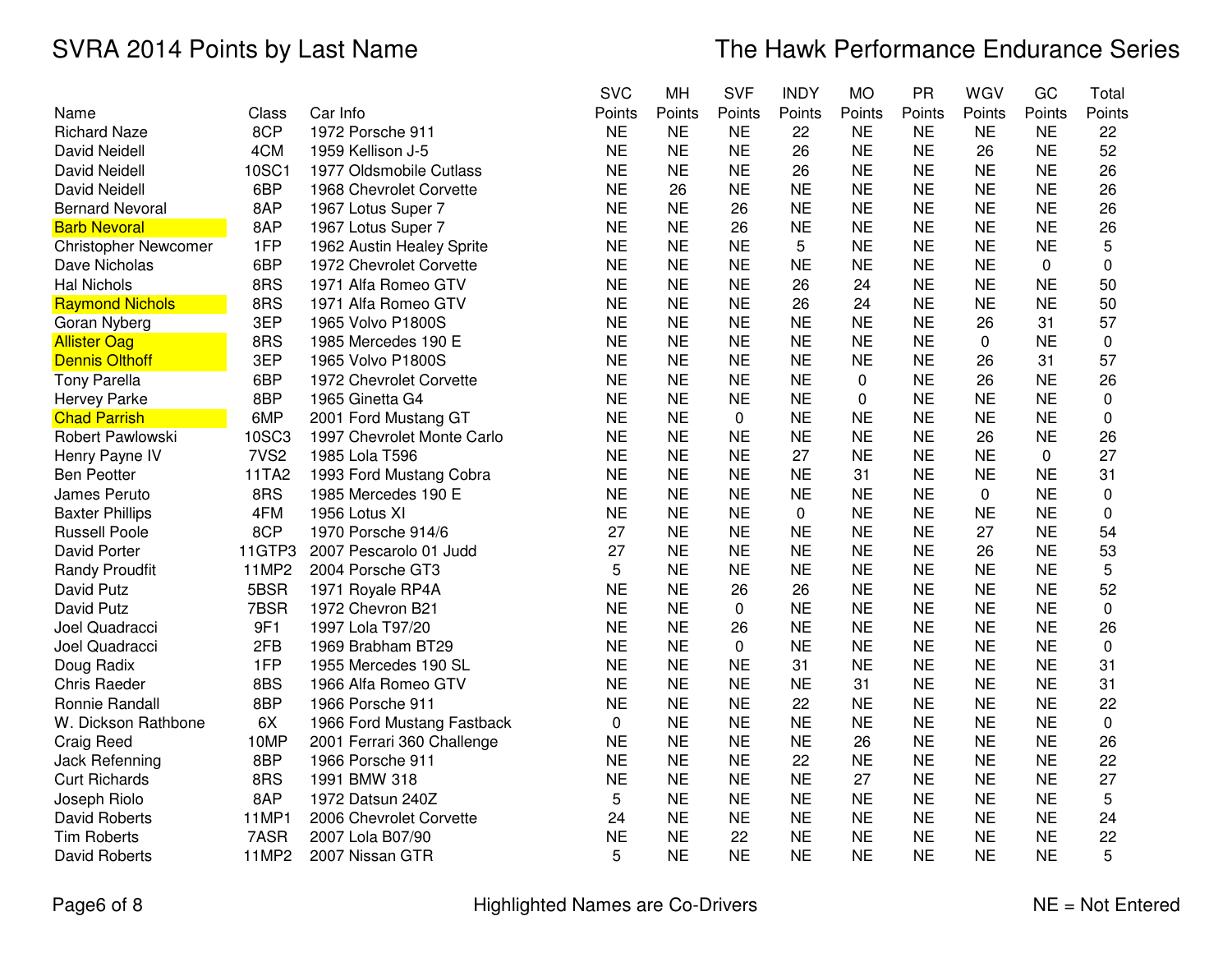|                         |                  |                             | <b>SVC</b> | MH        | <b>SVF</b>  | <b>INDY</b> | <b>MO</b>   | PR        | WGV       | GC        | Total     |
|-------------------------|------------------|-----------------------------|------------|-----------|-------------|-------------|-------------|-----------|-----------|-----------|-----------|
| Name                    | Class            | Car Info                    | Points     | Points    | Points      | Points      | Points      | Points    | Points    | Points    | Points    |
| David Robertson         | 11MP1            | 2006 Ford GT MKVII          | 31         | <b>NE</b> | <b>NE</b>   | <b>NE</b>   | 26          | <b>NE</b> | <b>NE</b> | <b>NE</b> | 57        |
| <b>Andrea Robertson</b> | 11MP1            | 2006 Ford GT MKVII          | 31         | <b>NE</b> | <b>NE</b>   | <b>NE</b>   | 26          | <b>NE</b> | <b>NE</b> | <b>NE</b> | 57        |
| <u>E.F.R.</u>           |                  | 10MP/NC 2009 Porsche Cayman | <b>NE</b>  | <b>NE</b> | <b>NE</b>   | <b>NE</b>   | <b>NE</b>   | <b>NE</b> | 0         | <b>NE</b> | 0         |
| <b>Tom Roche</b>        | 10SC1            | 1977 Oldsmobile Cutlass     | <b>NE</b>  | <b>NE</b> | <b>NE</b>   | 26          | <b>NE</b>   | <b>NE</b> | <b>NE</b> | <b>NE</b> | 26        |
| <b>Tom Roche</b>        | 6BP              | 1968 Chevrolet Corvette     | <b>NE</b>  | 26        | <b>NE</b>   | <b>NE</b>   | <b>NE</b>   | <b>NE</b> | <b>NE</b> | <b>NE</b> | 26        |
| James Roth              | 45FM             | 1962 Lotus 23B              | <b>NE</b>  | <b>NE</b> | <b>NE</b>   | <b>NE</b>   | <b>NE</b>   | <b>NE</b> | 0         | <b>NE</b> | 0         |
| Tim Rubright            | 11TA2            | 1995 Ford GT1 Mustang       | <b>NE</b>  | <b>NE</b> | 0           | <b>NE</b>   | <b>NE</b>   | <b>NE</b> | <b>NE</b> | <b>NE</b> | 0         |
| Ralph Salomon           | 2FJR2            | 1960 Elva 200FJ             | <b>NE</b>  | <b>NE</b> | <b>NE</b>   | 26          | <b>NE</b>   | <b>NE</b> | <b>NE</b> | <b>NE</b> | 26        |
| <b>Byron Sanborn</b>    | 45FM             | 1962 Lotus 23B              | <b>NE</b>  | <b>NE</b> | <b>NE</b>   | <b>NE</b>   | <b>NE</b>   | <b>NE</b> | 0         | <b>NE</b> | 0         |
| <b>Ed Savadjian</b>     | 6BP              | 1972 Chevrolet Corvette     | <b>NE</b>  | <b>NE</b> | <b>NE</b>   | <b>NE</b>   | $\mathbf 0$ | <b>NE</b> | <b>NE</b> | <b>NE</b> | 0         |
| George Schafer          | 1FP              | 1961 MG A                   | 26         | <b>NE</b> | <b>NE</b>   | <b>NE</b>   | <b>NE</b>   | <b>NE</b> | <b>NE</b> | <b>NE</b> | 26        |
| Peter Schick            | 8BP              | 1970 Porsche 914/6          | <b>NE</b>  | <b>NE</b> | <b>NE</b>   | 27          | <b>NE</b>   | <b>NE</b> | <b>NE</b> | <b>NE</b> | 27        |
| John Schrecker          | 3CP              | 1964 Porsche 356            | <b>NE</b>  | <b>NE</b> | <b>NE</b>   | <b>NE</b>   | <b>NE</b>   | <b>NE</b> | 24        | <b>NE</b> | 24        |
| Lawrence Schumacher     | 11MP1            | 2008 Porsche Cup GT3 Cup    | <b>NE</b>  | <b>NE</b> | <b>NE</b>   | <b>NE</b>   | 22          | <b>NE</b> | <b>NE</b> | <b>NE</b> | 22        |
| Jeffrey Schur           | 3CP              | 1962 Lotus Superseven       | <b>NE</b>  | <b>NE</b> | <b>NE</b>   | <b>NE</b>   | <b>NE</b>   | <b>NE</b> | <b>NE</b> | 26        | 26        |
| <b>Alfred Schwacke</b>  | 4BP              | 1955 Chevrolet Corvette     | <b>NE</b>  | <b>NE</b> | <b>NE</b>   | 26          | <b>NE</b>   | <b>NE</b> | <b>NE</b> | <b>NE</b> | 26        |
| Nathan Scigliano        | 7VS <sub>2</sub> | 1987 Swift DB2              | <b>NE</b>  | <b>NE</b> | <b>NE</b>   | 24          | <b>NE</b>   | <b>NE</b> | <b>NE</b> | <b>NE</b> | 24        |
| <b>Steve Scullen</b>    | 9F1              | 1997 Lola T97/20            | <b>NE</b>  | <b>NE</b> | <b>NE</b>   | $\mathbf 0$ | <b>NE</b>   | <b>NE</b> | <b>NE</b> | <b>NE</b> | 0         |
| <b>Greg Seferian</b>    | 3BS              | 1972 Alfa Romeo Berlina     | <b>NE</b>  | <b>NE</b> | <b>NE</b>   | 0           | <b>NE</b>   | <b>NE</b> | <b>NE</b> | <b>NE</b> | 0         |
| <b>Fritz Seidel</b>     | 7VS <sub>2</sub> | 1987 Swift DB2              | <b>NE</b>  | <b>NE</b> | 26          | <b>NE</b>   | <b>NE</b>   | <b>NE</b> | <b>NE</b> | <b>NE</b> | 26        |
| <b>Stephen Seitz</b>    | 6BP              | 1965 Ford Mustang           | <b>NE</b>  | <b>NE</b> | <b>NE</b>   | 5           | <b>NE</b>   | <b>NE</b> | <b>NE</b> | <b>NE</b> | 5         |
| Laurie Sellers          | 6MP              | 2001 Ford Mustang GT        | <b>NE</b>  | <b>NE</b> | $\mathbf 0$ | <b>NE</b>   | <b>NE</b>   | <b>NE</b> | <b>NE</b> | <b>NE</b> | $\pmb{0}$ |
| Tom Shelton             | 6BP              | 1966 Shelby GT350           | <b>NE</b>  | <b>NE</b> | <b>NE</b>   | <b>NE</b>   | <b>NE</b>   | <b>NE</b> | <b>NE</b> | 31        | 31        |
| Michael Silverman       | 1FP              | 1957 MG A Mk1               | <b>NE</b>  | <b>NE</b> | <b>NE</b>   | 27          | <b>NE</b>   | <b>NE</b> | <b>NE</b> | <b>NE</b> | 27        |
| <b>Clarke Simpson</b>   | 11MP2            | 2010 Porsche GT3            | 5          | <b>NE</b> | <b>NE</b>   | <b>NE</b>   | <b>NE</b>   | <b>NE</b> | <b>NE</b> | <b>NE</b> | 5         |
| <b>Ben Sinnott</b>      | <b>7S2</b>       | 1991 Lola T9190             | <b>NE</b>  | <b>NE</b> | <b>NE</b>   | <b>NE</b>   | <b>NE</b>   | <b>NE</b> | <b>NE</b> | 31        | 31        |
| <b>Mike Skeen</b>       | 11MP1            | 2006 Chevrolet Corvette     | 24         | <b>NE</b> | <b>NE</b>   | <b>NE</b>   | <b>NE</b>   | <b>NE</b> | <b>NE</b> | <b>NE</b> | 24        |
| <b>Vic Skirmants</b>    | 3CP              | 1961 Porsche 356B Roadster  | 27         | <b>NE</b> | <b>NE</b>   | 24          | 26          | <b>NE</b> | 31        | <b>NE</b> | 108       |
| <b>Vic Skirmants</b>    | 3CP              | 1960 Porsche 356B Coupe     | <b>NE</b>  | <b>NE</b> | <b>NE</b>   | 0           | <b>NE</b>   | <b>NE</b> | <b>NE</b> | <b>NE</b> | 0         |
| <b>Todd Sloan</b>       | <b>7S2</b>       | 1989 Lola T89/90            | <b>NE</b>  | <b>NE</b> | <b>NE</b>   | <b>NE</b>   | 27          | <b>NE</b> | <b>NE</b> | 20        | 47        |
| Michael Slutz           | 8BP              | 1986 Mazda RX7              | <b>NE</b>  | <b>NE</b> | <b>NE</b>   | 5           | <b>NE</b>   | <b>NE</b> | <b>NE</b> | <b>NE</b> | 5         |
| Mayo Smith              | 6GTU             | 1972 Porsche 911RS          | <b>NE</b>  | <b>NE</b> | <b>NE</b>   | <b>NE</b>   | <b>NE</b>   | <b>NE</b> | 22        | <b>NE</b> | 22        |
| Don Soenen              | 11TA2            | 1995 Ford Mustang TA        | <b>NE</b>  | <b>NE</b> | <b>NE</b>   | 5           | 27          | <b>NE</b> | <b>NE</b> | <b>NE</b> | 32        |
| Don Soenen              | 6MP              | 1994 Ford Mustang Cobra     | <b>NE</b>  | <b>NE</b> | <b>NE</b>   | <b>NE</b>   | 27          | <b>NE</b> | <b>NE</b> | <b>NE</b> | 27        |
| Jim Steinmetz           | 2FF              | 1969 Merlyn 11A             | <b>NE</b>  | <b>NE</b> | <b>NE</b>   | <b>NE</b>   | <b>NE</b>   | <b>NE</b> | 27        | 26        | 53        |
| Paul Stinson            | 8CP              | 1963 Lotus Super 7          | <b>NE</b>  | <b>NE</b> | <b>NE</b>   | 5           | 27          | <b>NE</b> | 31        | 26        | 89        |
| Carl Tallardy           | 10GT2            | 1996 Fabcar 911             | <b>NE</b>  | <b>NE</b> | <b>NE</b>   | <b>NE</b>   | <b>NE</b>   | <b>NE</b> | 26        | <b>NE</b> | 26        |
| Michael Taradash        | 2FF              | 1971 Lotus 69FF             | <b>NE</b>  | <b>NE</b> | <b>NE</b>   | 26          | <b>NE</b>   | <b>NE</b> | 31        | <b>NE</b> | 57        |
| <b>Jay Thier</b>        | 3EP              | 1964 Triumph Spitfire       | <b>NE</b>  | <b>NE</b> | <b>NE</b>   | <b>NE</b>   | <b>NE</b>   | <b>NE</b> | <b>NE</b> | 24        | 24        |

Page7 of 8